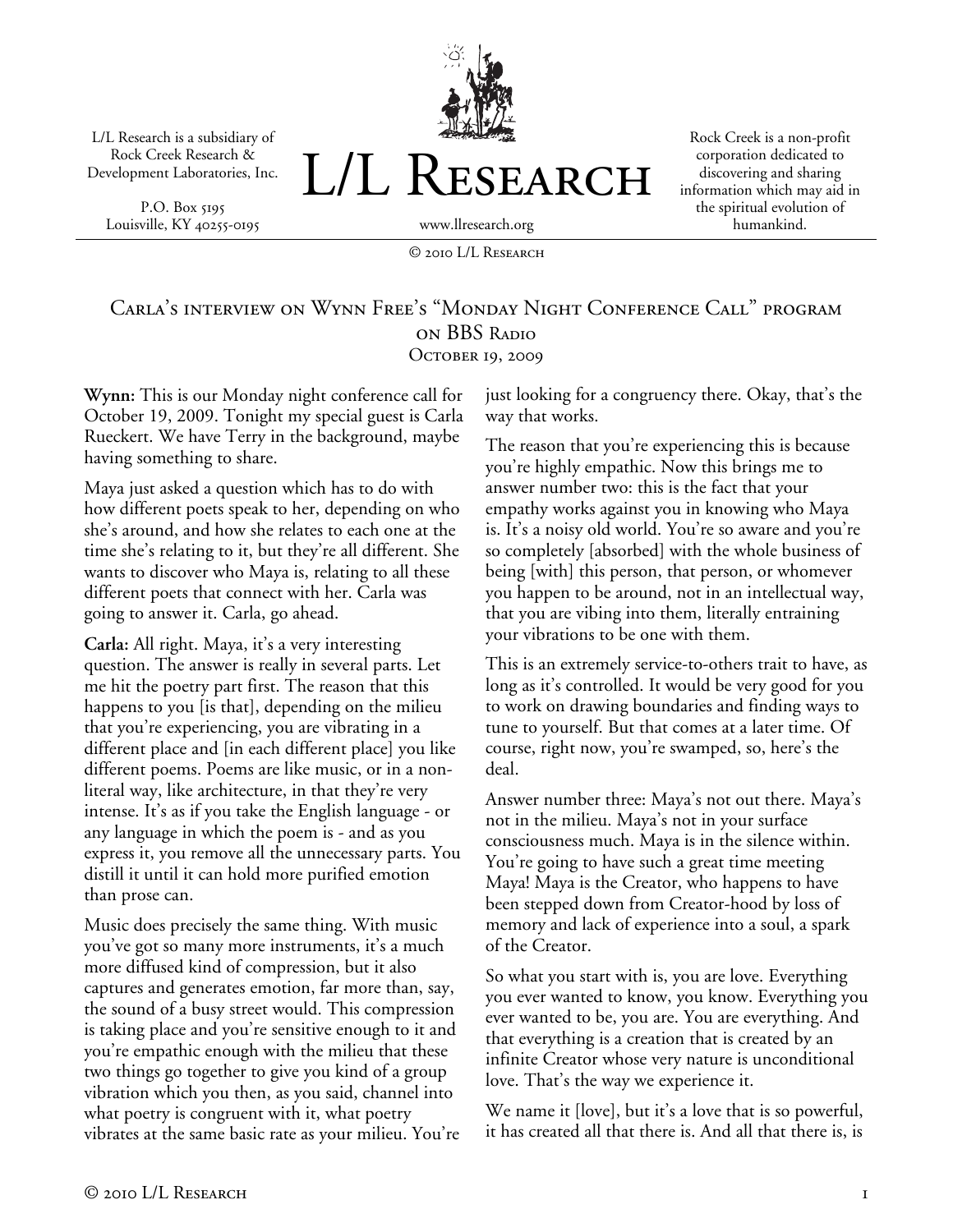one interactive thing. We all start out with a fundamental floor of beingness that is love.

And the great thing about life is that is a game you play as you sort through the mirrors of your life like poems, milieus, and [you] keep getting information, depending on how you react to the mirrors. So everything you react to emotionally tells you something about yourself. Then you get to go off by yourself at the end of the day and say, "Now let's sort this [out]—what's triggering me, what bothered me and why did that bother me?" And you discover that there is a part of your shadow that you haven't accepted yet. You haven't brought it up into the daylight and accepted it and honored it and gotten it to work for the family firm yet.

So you identify the trigger - and usually you get triggered because of things that happened in your childhood. It could be anything, but usually it's [from] early childhood; usually it's parents, or teachers or somebody that you thought was the ultimate judge. And then they said, "You're not worth anything," or something like that and it gets buried.

So find where your triggers are and you find just who you are as a personality shell. And you become more and more able to accept yourself. You're meeting yourself in all these mirrors, so you don't come away from somebody that's said something cruel to you, going "Oh, that's so cruel." You go, "Now let's see! Why did I think that was cruel?"

It's kind of a game you play. And at the same time, it's the most important game you'll ever play, because you get to know yourself from inference. "That bothered me, I like that, and I didn't like that." You start collecting this intelligence. You have to start on the surface, you see. And then at a certain point, what happens is, it's not that you don't keep surprising yourself or that you don't keep getting triggered, but you become so aware of the process and so comfortable with who you are in all of your imperfections, that you can start being silent with yourself.

Then, gradually, little by little, you get to the point where you can actually enter into the silence. The great thing about the silence is that it takes you from the world of ten thousand things, where you have an intellect and a biocomputer that solves problems, to a world of eternity and infinity, mystery, paradox,

and unity. And in this other world, this time/space instead of space/time, this metaphysical world instead of physical world, inner instead of outer, energy instead of manifestation—in this energy world, you get a different reality completely. You're dealing in infinite things. You're dealing in things that cannot be put into words.

That's why it's silent. You don't need the words. Everything's already there, but it's there in concept form. So entering the silence, whether you enter it in a formal way with meditation or whether you take a walk in nature, put away the iPod and focus on trees, doesn't matter. Entering the silence the way you like to do it begins to open you to the self that you are when the personality characteristics can fall away a bit and you can get through into a deeper part of yourself. You see, you have the intellect self which is your brain, your head. Then you have the mind of the heart, which is consciousness. Consciousness is in common with everyone else, everything else, and the creation.

So when you come into this consciousness, then there is a lack of background. You can begin to feel your essence. And who you are comes to you in these deep concepts that orient you in a way you've not been able to orient yourself with your mind or with your logic or with what you do or what you look like or any of those things.

Basically, you're a soul stream, you see. It's kind of a loose thing. It's a flowing thing. You're a stream of the Creator who is witnessing and getting information and finding out what she desires, following those desires, registering results, moving on and continuing the process of being as witness for the Creator.

The Creator wants to find out more about who It is, and you are one of the point men that is feeding back information. You're at the top of the food chain on Earth, but you're feeding information to the one infinite Creator. And the one infinite Creator is waiting in rapt attention to find out what you witnessed, what you desire, what you think, how you are. It's reaping your purified emotions as you seek and seek through these mirrors that happen to you in the everyday world, not taking them so seriously [but rather] for what they say as to how you react to them, and what that tells you about yourself.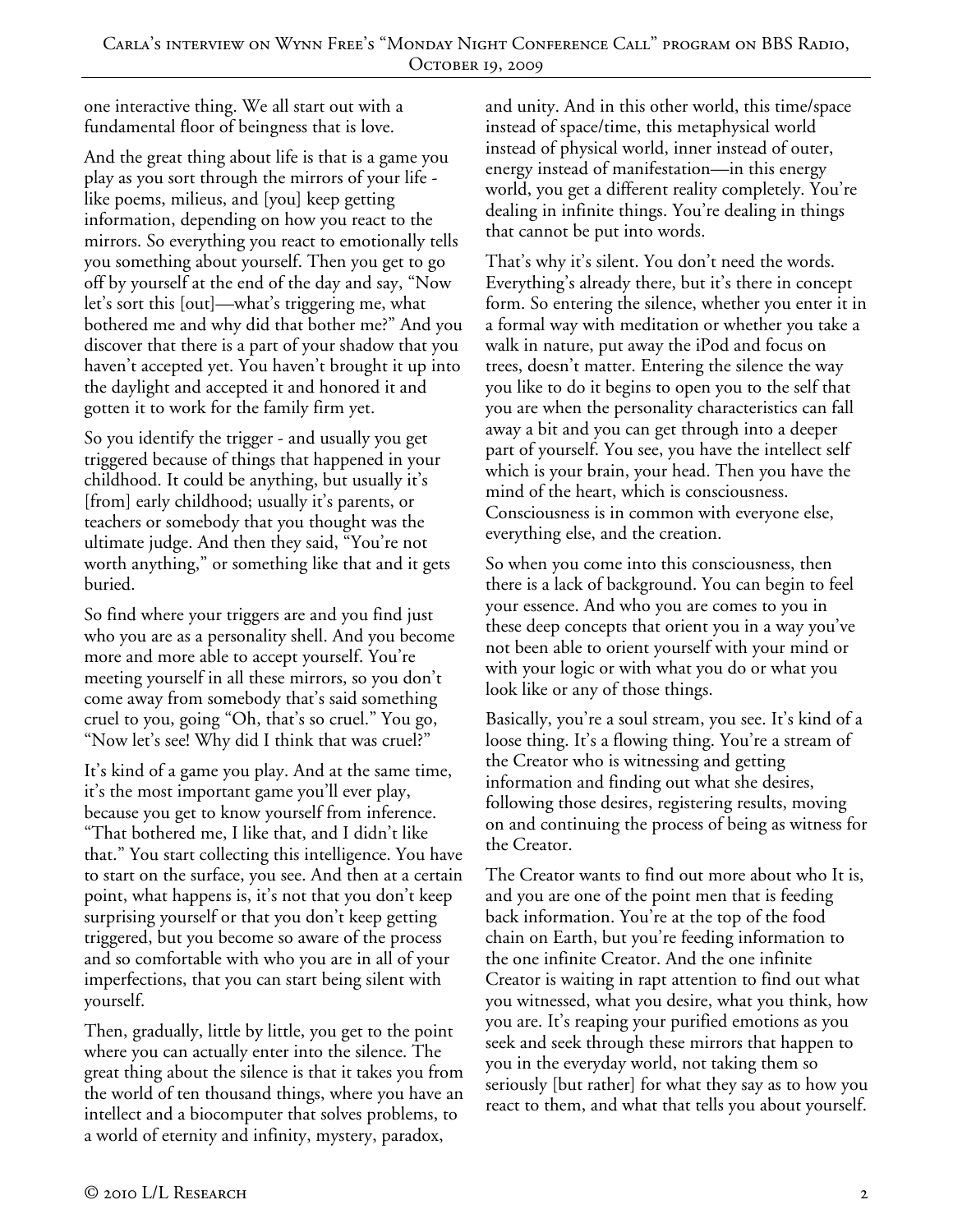So who Maya is, is very deep inside you. It doesn't have words. It has belief, faith, and energy. And that vibration is clearer to those who are not behind the veil here on Earth than your name could ever be. There is only one of you. You truly are unique. And so you begin to dive into the pool instead of swimming on the surface. And you can breathe the water.

So to find yourself, move from this world of mirrors, take what the mirrors tell you, take what your relationships tell you, what the milieu tells you, what the poetry tells you, and then dive deep and become fearless before the energy and the essence of yourself. Just be with yourself - as you hug a tree, as you sit in a chair, as you do anything in the world with absolute attention. There you are.

That's my answer. Wynn, do you have something? Terry, want to add to that?

## **Wynn:** What a good answer!

I'm going to ask a question which is an addendum. This is an issue that some people have. Some people would say, "Okay, I'm ready to find the silence. Okay, silence, where are you?" And then they're looking for the silence and they come up with, "Well, I'm hungry," or "Oh my God, I'm horny," or "My mind keeps chattering," or "I need to do something, I have some kind of obsession." And so, every time, they stop. [Something] comes up and they get distracted. So if somebody is looking for the silence, how would you counsel him or her?

**Carla:** Well, actually, the first line of defense that I go through is nature. Even if you're trying to talk to yourself, the world of nature is so magnificent and absolutely enthralling that if you ever get out into it, it'll blow you away, especially if I give somebody things to do like hug trees and sit on logs and look at the sun and turn around and give a 360 [-degree view] on the trees. They're able to do things and still be overmastered by the silence, because all of nature is dancing. It's silent and you are the only one at the party that's talking! And eventually [you think], "Oh, wait a minute." And maybe, even if for 30 seconds, there's this "Wow!" And you go over the edge into not producing thoughts.

If a person is a really hard case, I'd say to count your breaths. Just count the breaths. You keep losing count, but then you just start counting again. And

while you're counting the breaths you're not doing anything else and the silence can creep in around the edges.

After you get totally comfortable counting your breaths, then you can start doing a visualization, breathing in all the new, infinite love and light of the Creator and breathing out everything that's old and stale, breathing in the light and breathing out everything that's all used up, just getting your battery charged. Breath really is powerful stuff. If you really get into breathing and you start feeling better and it starts helping, then eventually you forget to do the visualization. But you haven't triggered anything and so you rest.

I think it's a matter of sheer luck as to whether you're gifted with the kind of mind that embraces the silence easily. I've never been good at it myself, but it doesn't matter. Because all you have to do is set your intention to enjoy the silence and in those little bursts of seconds when you actually make it, you're getting the information of the silence, you're getting the one infinite Creator.

So I'm not uptight about it. I don't think there's a way that you must become perfect at it. I've never been perfect at it and it's really been a wonderful thing in my life, that's for sure. I think that what is often missed about the silence, about practicing the presence of the one Creator, is that since it doesn't take place in space/time, since it does take place in time/space, it's sort of like dreaming. You dream the whole dream in a burst and then it manifests in what seems like real time in the dream. But the REM sleep period is just seconds. And then you're dreaming for what seems like a half an hour. You dream this huge world.

So I think that a little goes a long way. And it doesn't have to be formal and it doesn't have to look like anybody else meditating. You can think all the thoughts. There's nothing funnier than the round of things you think when you're trying not to think, "Oh, I'm thinking again, no, I'm not going to think, okay, I'm thinking again, no, I'm not going to think." It's funny.

Plus, when you do start meditating and you're sitting down in a chair and you say, "Okay, I'm going to meditate for 20 minutes like [Transcendental Meditation] does," your body's never done that before unless it's looking at a screen.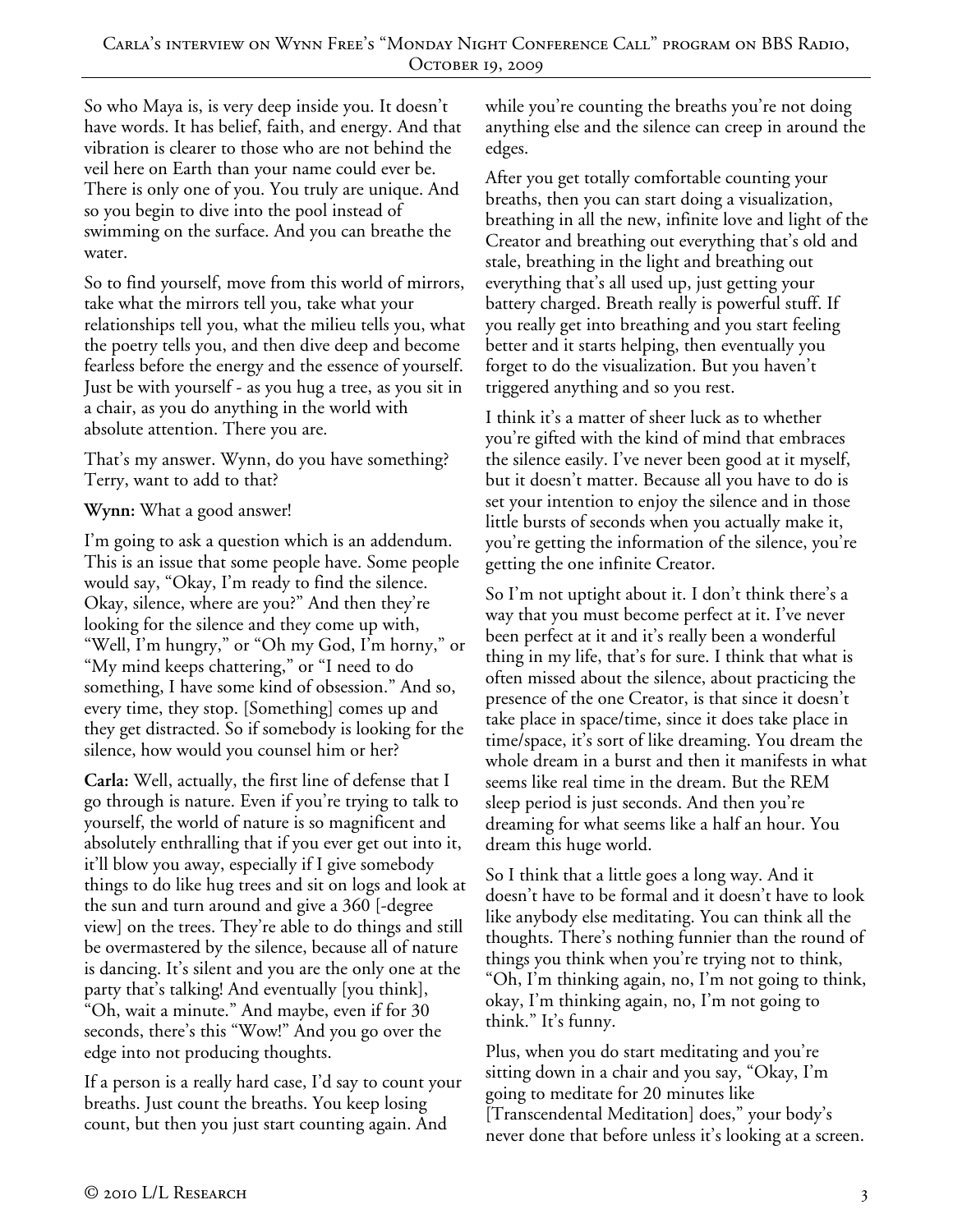It doesn't just sit. We're very busy people. So, we've never trained our bodies to sit in one place and do nothing unless there's a focus. And there's no focus in meditation unless you give yourself one, say counting your breathing, or whatever. So your body is actually uncomfortable. It doesn't know what you expect of it. "I've never had to do this before, it's not what I'm used to. Give me something I'm used to." Your body resists change and you're making a new habit.

I remember the first couple of months that I was meditating, back in college. I was trying to do it seriously and I kept getting nauseated. I would get sick to my stomach. And then that seemed to pass but I kept seeing monsters. Not monsters so much that it scared me out of it, but just, who wants to see monsters? I was seeing for the first time into the lower astral planes and there were monsters. So there are all these things that you experience as you're starting up a new habit and it takes time. What is it—three weeks it's supposed to take a habit? Well, it took me more like six months before I was comfortable sitting in one place.

I like it now but I'm still not good at it. I still find myself planning a menu or thinking about the chapter I'm writing or a conversation I've had or what I'm going to wear tomorrow, a song that I've been singing at church or in my teaching - all these silly things. You'll drive yourself crazy if you try to do meditation "well." All you're trying to do here is seek the truth. And you've heard that the silence is where it is, so you say, "Okay, I'm going to do silence."

Now if you're the kind of person that is just superuncomfortable sitting in one place, then do it in nature, but just get far enough away that you don't have all the artifacts of civilization. And don't take anything with you. Don't take a book or an iPod or anything to distract you. Instead, to get the full effect of it, start interacting with the environment. Stop and really touch a tree and ask it for its story. It didn't have to make you feel sensible. It's just supposed to put you in a different place in your head.

**Wynn:** Terry, do you have anything you want to add or ask?

**Terry:** Well, one of the things that I've found is that with me, the more I let go of the things that are not

me, like what I'm going to wear or where I'm going, [and] just [focus on] me as the creative soul stream, the better I can access the silence. And also, sometimes I find thoughts coming in that aren't mine. For instance, driving along the freeway I suddenly may get an urge to call 911 for a mechanic, and I think, "Oh, what was that?" And I realize that there must have been some kind of an accident at that place because I didn't get it any other place. And when I go on, by then that's gone. So I pick up stuff from my environment. When I'm in downtown L.A. there's this frequency and if I learn not to tune in and just somehow quietly go to the highest [level I can], then I start to balance out and feel really good.

**Wynn:** Usually I don't ask for questions but Maya started it, so if any of you have questions, it looks like we only have room for two questions.

Carla, was that all you or did you have any help?

**Carla:** That's just me and my guidance. I'd say Holly probably has a part in it. That's my name for the Holy Spirit. That's my personal guidance. I don't like to call her "Holy Spirit." I don't think that's nice. S so I call her Holly. She's a wonderful, wonderful guidance system.

I wouldn't dream of calling in the Confederation without at least two other people in the circle to universalize the channel. And I need somebody to hold my hand to make sure I don't go out of my body [when I channel the Confederation sources]. So this is just me and my guidance.

**Terry:** I thought that was a great answer.

**Wynn:** I'm going to give Maya a chance to say something in a moment, but let me just tell you, I actually said I was going to do a topic on this call and have a discussion about that. So in between any questions, the topic I had in mind, which I think is in everybody's mind right now, is, "How do we keep ourselves centered and stable in a world that seems to be falling apart?" When you focus on the world falling apart, it's very easy to go into fear. It seems that is a very urgent thing in front of everyone's face right now. So we'll touch on that and see what people come up with, because we're dealing with three people here who've had extensive communications with beings and energies in other realms, in other realms. As well we ourselves watch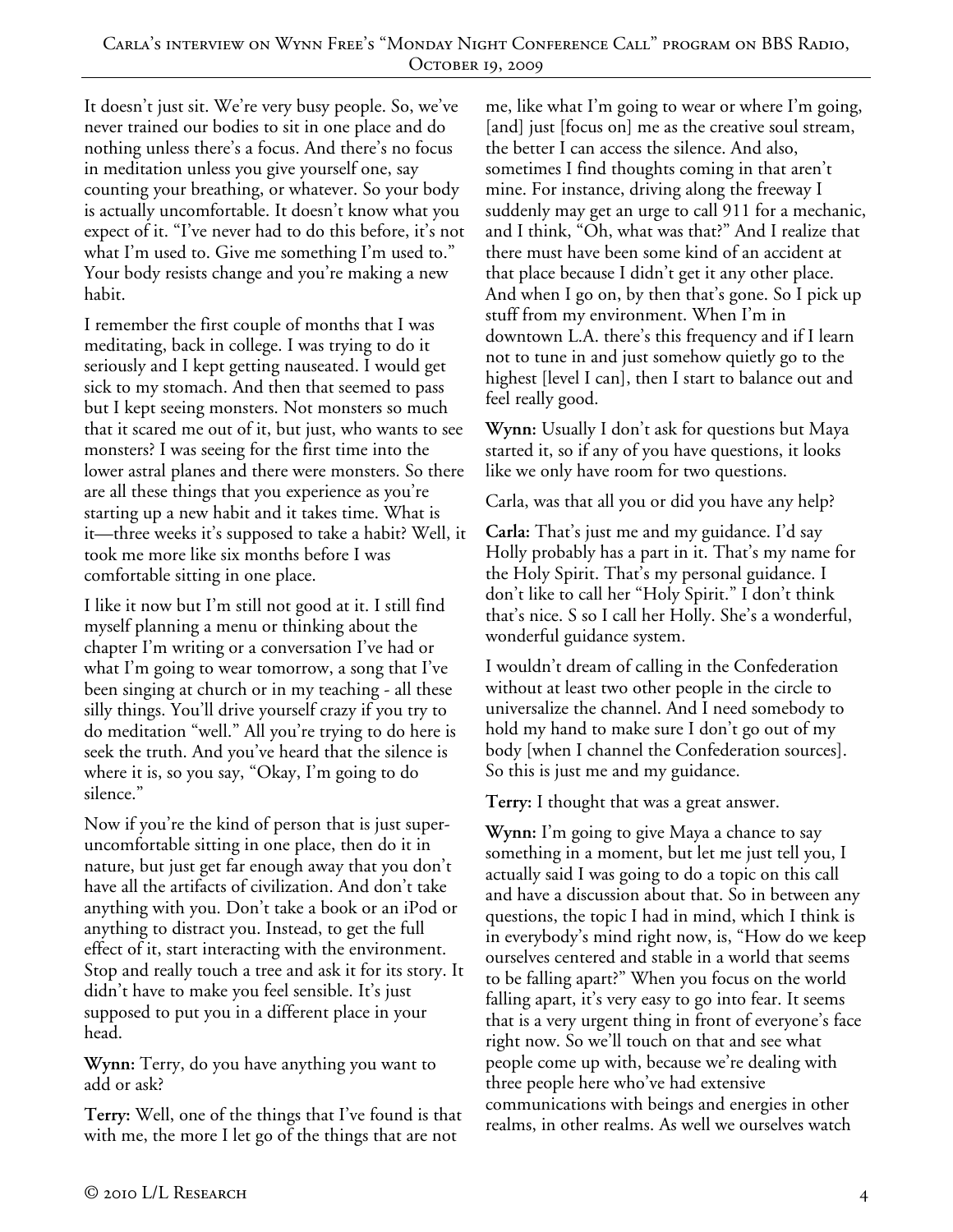how to be in the world and how to be stable in the world - me, Terry and Carla.

Now if any of you has a question, you can email it to me at wynnfree@yahoo.com. I am on the internet right now. And if we get to it I'll ask the question. Or you can call BBS by looking on the website to get the phone number. This is a great opportunity to get some wonderful wisdom for some of your issues.

Maya, if you'd like to make a comment on how that reached you, you can push \*6 now and it will unmute you and you can tell Carla and us if that made any sense.

**Maya:** It definitely was a beautiful answer and has triggered a lot of diverse thoughts in me. I am extremely glad that silence has been woven into the answer. If I can share just a few things of all that is going through my head, that would be great.

I have noticed about myself that silence can provoke panic in me, and it was beautiful how Carla has actually made it a lot more available. [She explained] how to work with that difficulty of remaining silent. Nature is definitely a beautiful way and it is helping me as well. Where does that panic originate from? My observation is, I have worked with people with disabilities who have often suffered the permanent loss of senses such as eyesight, hearing, or other ways of being able to make contact with the world, especially in the case of a girl who was both deaf and blind. I have learned from my teachers that the way to deliver a word to them or to reach them is through the senses that they have available, just to keep stimulating senses that are there and available to us, because that makes us feel alive and it's how we connect with the outside world.

Now when you try to be silent, you try to center yourself. So to be with that sensory stimulation, to sit still and be alone, whether it is in nature and, even more advanced, in your room by yourself, that's actually the time the panic approaches. I almost feel like I'm in space, where there is not even gravity. I'm just levitating. And I really get to the place that Carla describes of the soundless sound, where you really recognize that this is the essence of you. Getting across the threshold of panic and growing comfortable with the levitating is like walking on the moon. Thank you very much.

**Wynn:** It's kind of like you're trying to sit on a slippery mountaintop that's got really steep slopes. And every time you get to the top, [there's] the silence. And it's so easy to lean slightly and you're rolling down the slope again. And then you climb up again and learn how to balance yourself and hold the space at the top.

**Carla:** Yes. I think it's easier to meditate in a group actually.

**Wynn:** That's why I started to do my conference calls all of the time because the group energy helps.

**Carla:** Everybody helps everybody. You don't realize how powerful you are until you start hooking up with other people's auras. And then the energy starts moving between the auras and creating a sacred space. And all of the sudden everybody in the group is more powerful than they were before, since they're in accord and vibrating at the same basic level. And so you have this lighthouse starting to glow. It's not that it's us. It's that we are instruments. And when we act as though we believe that, then we are played. And the Creator's light comes through us and out into the world. And we start doing what we came to do - and doing it better—lightening the consciousness of Planet Earth. That's the job and we're doing it right now.

**Wynn:** We are, just because we're here. We come on this show and there's no ego. We three just want to serve everyone that's listening to the best of our abilities. A group that comes together with a high intention is the kind of group that can change the world. That's the kind of group that Jesus talked about when he said, "Ten people can save a city."<sup>1</sup>

 $\overline{a}$ <sup>1</sup> Wynn was thinking of Abraham rather than Jesus. The story of Sodom is in Genesis 18. Here is the gist of it. Abraham is talking to the Lord: "Peradventure there be fifty righteous within the city: wilt thou also destroy and not spare the place for the fifty righteous that are therein? That be far from thee to do after this manner, to slay the righteous with the wicked: and that the righteous should be as the wicked, that be far from thee: Shall not the Judge of all the earth do right?' And the Lord said, 'If I find in Sodom fifty righteous within the city, then I will spare all the place for their sakes.' And Abraham answered and said, 'Behold now, I have taken upon me to speak unto the Lord, which am but dust and ashes: Peradventure there shall lack five of the fifty righteous: wilt thou destroy all the city for lack of five? And he said, 'If I find there forty and five, I will not destroy it.' And he spake unto him yet again, and said, 'Peradventure there shall be forty found there.' And he said, 'I will not do it for forty's sake.' And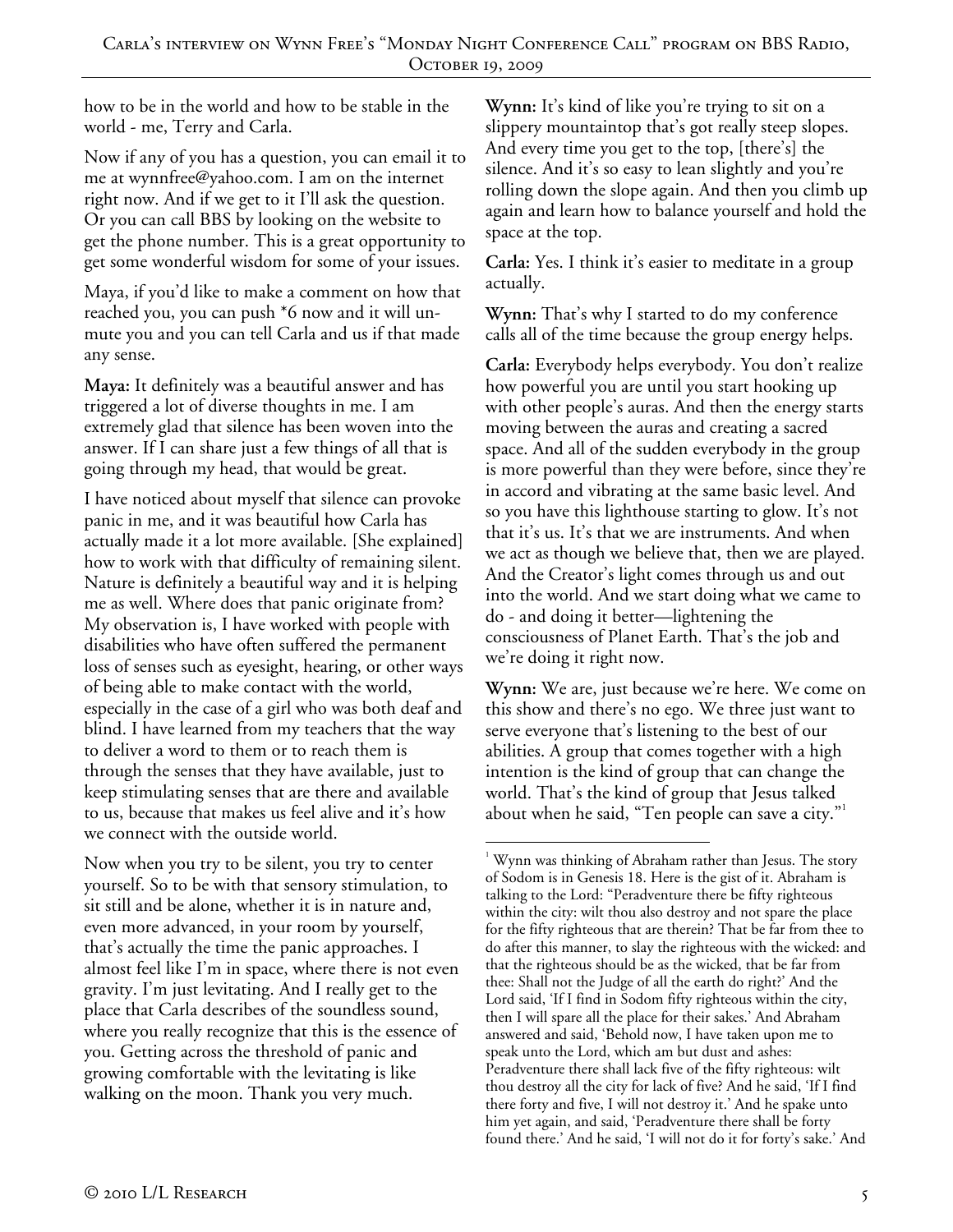Carla introduced me to the idea of group souls. When you create a high intention in a group, you create a group energy, and these group souls can join their energies with your group. To me, this is one of the reasons that prayer works, because now you have ten people, with the addition of how many, [in the group soul you ask to join with you.]

**Carla:** Plus all the angels that are around those people. And if you're a wanderer and came from someplace else, you have that energy. It just goes on and on. We have so much help! And when you pray, [if you are Christian] you alert the consciousness of those that are in between incarnations but who are Christian. If you ask for the help of those who come in the name of Jesus the Christ, for instance, in the unseen realms, when you're focusing on something, you've got an amazing number of souls that will respond to that, because you've called on their line, "Yes, I'm Christian, yes, I wish to help, yes, I will pray." And so you have this enormous, unseen reduplication of effort, so that you're creating a big light in the unseen worlds when you pray.

**Wynn:** We have about eight minutes. We're going to call this "The Maya Show."

**Carla:** If you can ask "Who am I and why am I here?" and if you never get the answer, just asking the question is going to set you up for a great life, rich in learning and rich in service.

**Wynn:** I've known Maya now for a couple of years and she is so dedicated to her evolution. Her sensitivity to everything always gets in her face.

**Carla:** That's probably the reason she panics when she's completely alone and trying to meditate. It isn't the meditation, it's not having anybody else to push the currents around her, because she has become a still pool listening to all these currents instead of, like most people, having natural boundaries that are etched in stone because there's no awareness that there's anybody else. We all feel

like monads. $3$  but when you are a sensitive - and I've known a couple in my life and it's not that easy a life, let me tell you - it takes a good deal of skill to build those boundaries artificially so that you can sense yourself even as these other strong personalities and so forth are booming in.

If you've ever been in a restaurant where the person wasn't even there any more, but you had to change seats, you know that some people are very, very strong and not always pleasant. I think that maybe there's the answer to the panic might be meditating in a group. There would be other souls there but they would all be setting the same high intention and hopefully that would make a difference.

**Wynn:** So we have two minutes for my topic tonight. Actually everything is on topic, but I'll just ask your take on this. Right now a lot of emails are coming to me about my own channelings that the next few months are going to be really intense. The world is going to go through a big shift. Things are changing. Are the Illuminati going to gain control? Are they going to create fear for everybody? Are we going to have aliens landing and Obama taking them to lunch on TV so everybody can hear them? People are sending me emails on that. And of course there's a lot of unknown. We can't control the collective. Well, we can to the extent we can, but there are things outside of ourselves that are operating that are beyond our direct control, obviously. Just for the people that tuned in who wanted to hear the answer to that question, what's your take on that?

**Carla:** I think I would remind people why they're here. They came here to hold the light. We all did. That's our basic mission here. There's nobody that's here by accident. We came here to serve and we came here to hold a space within us, a channel through which the light can pour. The darker it gets in the outer world, and the more people are consumed by fear, the more they need what lighthouses they can find. They don't care where the lighthouses come from. They don't care what the lighthouses believe. What they need to see is the light.

 $\overline{a}$ he said unto him, 'Oh let not the Lord be angry, and I will speak: Peradventure there shall thirty be found there.' And he said, I will not do it, if I find thirty there.' And he said, 'Behold now, I have taken upon me to speak unto the Lord: Peradventure there shall be twenty found there.' And he said, 'I will not destroy it for twenty's sake.' And he said, 'Oh let not the Lord be angry, and I will speak yet but this once: Peradventure ten shall be found there.' And he said, 'I will not destroy it for ten's sake.'"

<sup>-</sup> $2^2$  A monad, according to dictonary.com, is, "in the metaphysics of Leibniz, an un-extended, indivisible, and indestructible entity that is the basic or ultimate constituent of the universe and a microcosm of it."